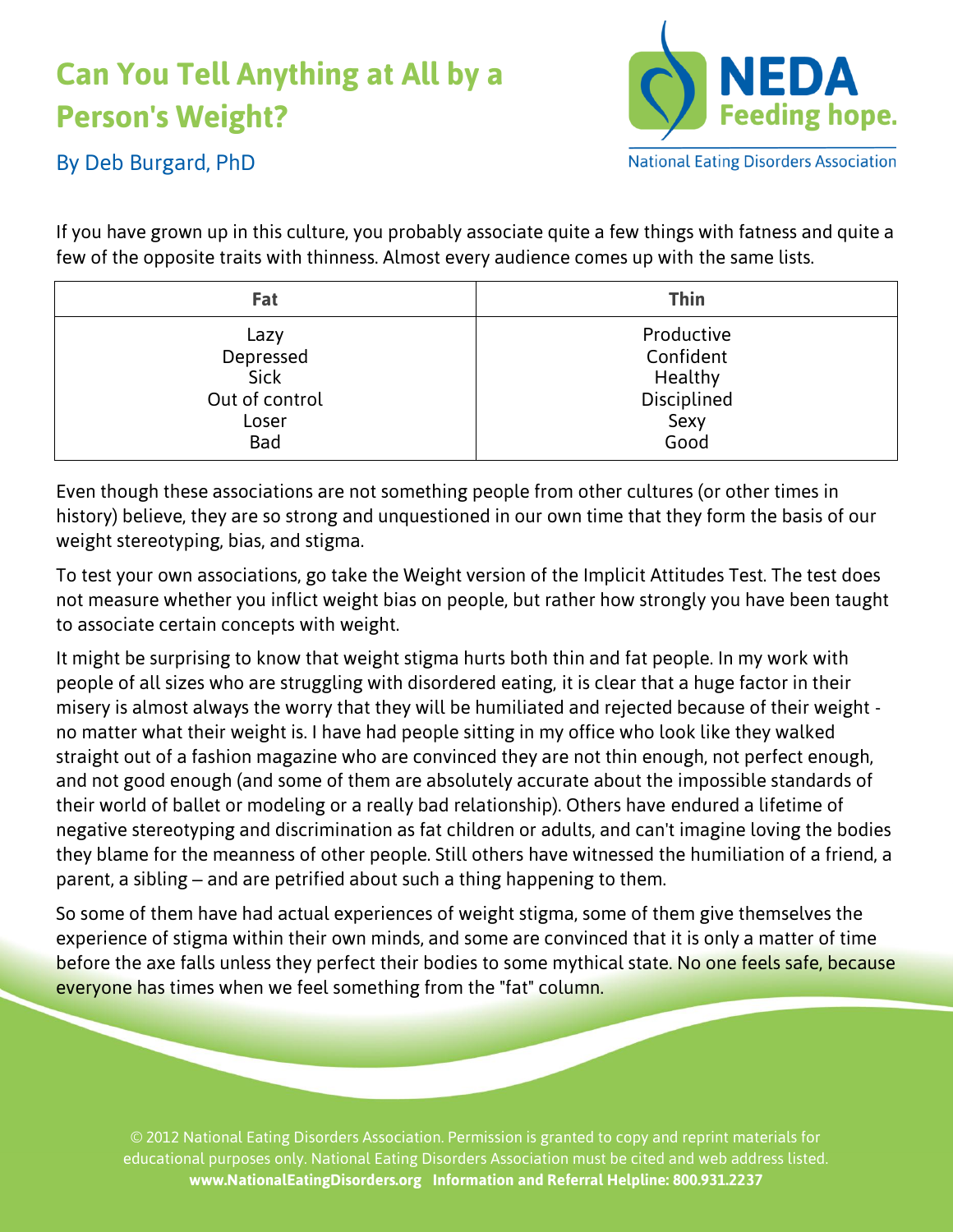

**National Eating Disorders Association** 

When I work with clients, we have to figure out a way to handle both the real and the self-inflicted experiences of weight stigma, so that s/he can get unstuck and recover. Part of this work is to change one's own mind about what fat and thin means. Part of it is to change other people's minds.

And so today in the spirit of changing other peoples' minds, I ask that we stop for a moment and question this weight stigma stuff, and why we keep it around.

It seems obvious that the diet (i.e., the weight cycling) industry wants to keep it around because how else would you sell a program that never works, over and over again, and not worry about the consumer getting hip to the fact that it is useless? But even though it is a big honking industry (most recently estimated at over \$60 billion), most of us are not making money from it and would be fine if it suddenly went out of business. In fact, most of us would be much better off economically with our \$500- 1000/year safe in our own pockets rather than the weight cycling industry.

So what about the rest of us who aren't profiting off this industry? Why would we perpetuate weight stigma? When you look at the lists of traits associated with "fat" and "thin," what strikes me is that they are such normal human states and traits. Is there a week that goes by when you don't feel like some of Column A and some of Column B? But the "fat" traits are painful to experience - they are the things we feel when we miss the deadline, can't get motivated, find ourselves rejected, or are diagnosed with a health problem. We would prefer not to feel them at all, and when we are promised that just by losing weight, we will become a Whole New Person (free of all the "fat" traits!), we think that would be a pretty great deal. That promise sucks us in. We cave to the illusion that life does not have to sometimes feel bad, and we perpetuate the myth that by changing our bodies, we can avoid ever feeling bad. In fact, if you feel bad, it must be your own fault.

The truth is, few people live only in the "Thin" column. And actually, when you think about it, doing so might make you pretty insufferable. It may be the reason some people can be so immensely clueless about the weight stigma they are inflicting on others – being cut off from your own human vulnerability makes it more possible to justify "punishing" other people. Only someone who refuses to identify with the person across from her who is suffering, would add to that suffering.

There are people who understand that weight stigma is causing suffering but feel like it is somehow going to make people care about their health. Like a person will start exercising to lose weight, but not to become more healthy, so we have to keep trying to stigmatize higher weight and promote weight loss.

© 2012 National Eating Disorders Association. Permission is granted to copy and reprint materials for educational purposes only. National Eating Disorders Association must be cited and web address listed. **www.NationalEatingDisorders.org Information and Referral Helpline: 800.931.2237**